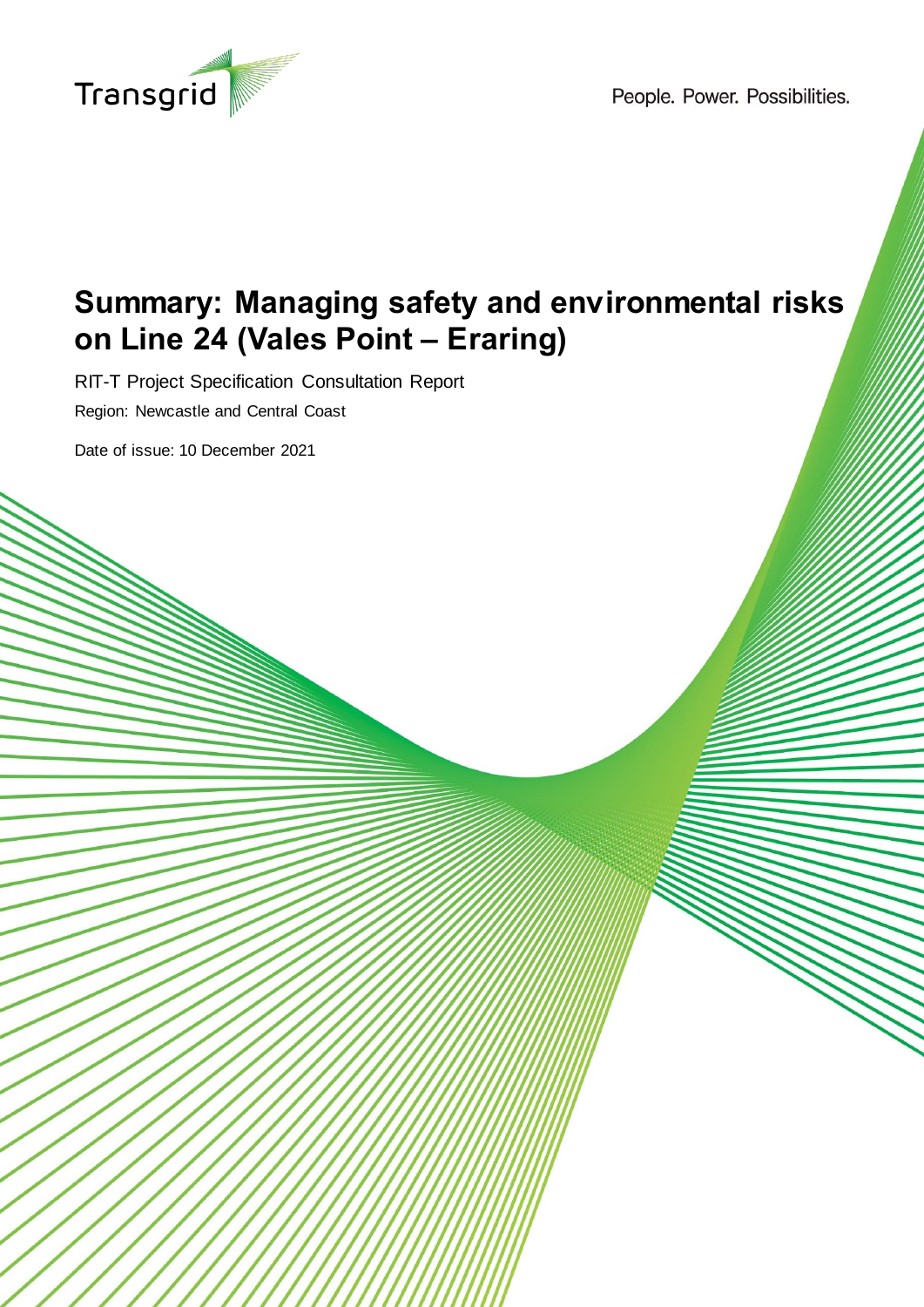

# Disclaimer

This suite of documents comprises Transgrid's application of the Regulatory Investment Test for Transmission (RIT-T) which has been prepared and made available solely for information purposes. It is made available on the understanding that Transgrid and/or its employees, agents and consultants are not engaged in rendering professional advice. Nothing in these documents is a recommendation in respect of any possible investment.

The information in these documents reflect the forecasts, proposals and opinions adopted by Transgrid at the time of publication, other than where otherwise specifically stated. Those forecasts, proposals and opinions may change at any time without warning. Anyone considering information provided in these documents, at any date, should independently seek the latest forecasts, proposals and opinions.

These documents include information obtained from the Australian Energy Market Operator (AEMO) and other sources. That information has been adopted in good faith without further enquiry or verification. The information in these documents should be read in the context of the Electricity Statement of Opportunities, the Integrated System Plan published by AEMO and other relevant regulatory consultation documents. It does not purport to contain all of the information that AEMO, a prospective investor, Registered Participant or potential participant in the National Electricity Market (NEM), or any other person may require for making decisions. In preparing these documents it is not possible, nor is it intended, for Transgrid to have regard to the investment objectives, financial situation and particular needs of each person or organisation which reads or uses this document. In all cases, anyone proposing to rely on or use the information in this document should:

- 1. Independently verify and check the currency, accuracy, completeness, reliability and suitability of that information
- 2. Independently verify and check the currency, accuracy, completeness, reliability and suitabilit y of reports relied on by Transgrid in preparing these documents
- 3. Obtain independent and specific advice from appropriate experts or other sources.

Accordingly, Transgrid makes no representations or warranty as to the currency, accuracy, reliability, completeness or suitability for particular purposes of the information in this suite of documents.

Persons reading or utilising this suite of RIT-T-related documents acknowledge and accept that Transgrid and/or its employees, agents and consultants have no liability for any direct, indirect, special, incidental or consequential damage (including liability to any person by reason of negligence or negligent misstatement) for any damage resulting from, arising out of or in connection with, reliance upon statements, opinions, information or matter (expressed or implied) arising out of, contained in or derived from, or for any omissions from the information in this document, except insofar as liability under any New South Wales and Commonwealth statute cannot be excluded.

## **Privacy notice**

Transgrid is bound by the *Privacy Act 1988 (Cth)*. In making submissions in response to this consultation process, Transgrid will collect and hold your personal information such as your name, email address, employer and phone number for the purpose of receiving and following up on your submissions.

Under the National Electricity Law, there are circumstances where Transgrid may be compelled to provide information to the Australian Energy Regulator (AER). Transgrid will advise you should this occur.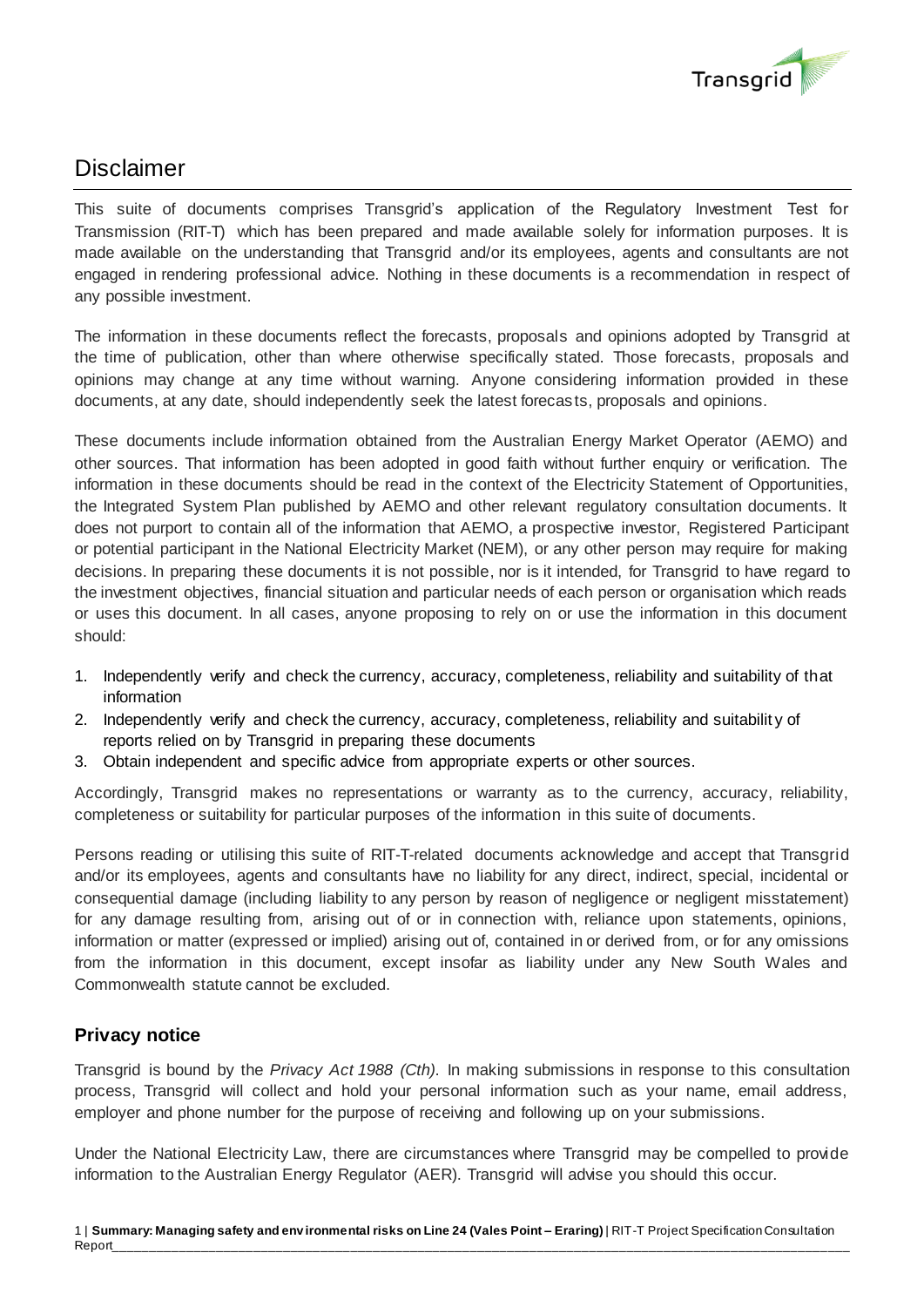

Transgrid's Privacy Policy sets out the approach to managing your personal information. In particular, it explains how you may seek to access or correct the personal information held about you, how to make a complaint about a breach of our obligations under the Privacy Act, and how Transgrid will deal with complaints. You can access the Privacy Policy here [\(https://www.transgrid.com.au/Pages/Privacy.aspx\)](https://www.transgrid.com.au/Pages/Privacy.aspx).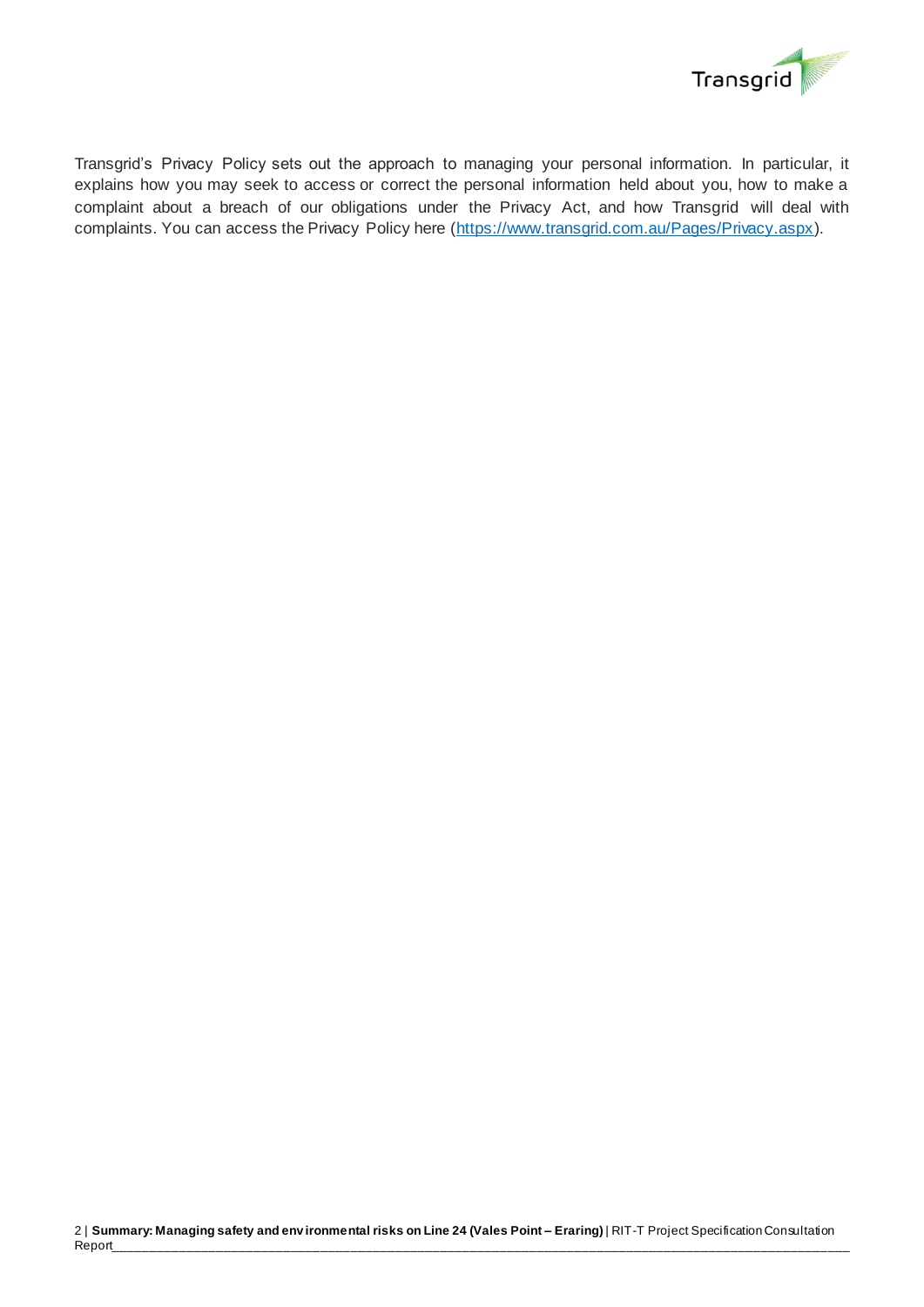

# Summary

Transgrid is applying the Regulatory Investment Test for Transmission (RIT-T) to options for mitigating safety and environmental risks caused by the deteriorating condition of Line 24. Publication of this Project Specification Consultation Report (PSCR) represents the first step in the RIT-T process.

Spanning a route of 30km, Line 24 is a 330 kV transmission line that runs between Vales Point and Eraring substations. It was originally commissioned in 1969 as part of the line which ran from Vales Point substation to Newcastle substation. The section of Line 24 being addressed by this RIT-T is the single circuit section between the Eraring cut-in and Vales Point substation, a length of approximately 28km. This section is comprised of 79 steel towers.

Line 24 is a key link between two generators on the NSW Central Coast. It will continue to play a central role in supporting the flow of energy to take advantage of naturally-diverse weather patterns, and in the safe and reliable operation of the power system throughout and after the transition to a low-carbon electricity future.

The transmission line mainly traverses through semi-urban and forested areas. Two generators at Eraring and Vales Point, which are connected to Transgrid's Eraring and Vales Point substations, respectively, together contribute more than 4GW<sup>1</sup> to the National Electricity Market. Line 24 connects the two substations which are key nodes on the transmission network. Additionally, Vales Point substation is a customer connection point supplying Ausgrid's 132 kV network in the Western Lake Macquarie area.

Condition issues that will impact the safe and reliable operation of the network have been found on the line. These raise a number of risks associated with asset failure, including safety and environmental (bushfire) risks.

| <b>Issue</b>                                                                               | Impact                                                                                        |
|--------------------------------------------------------------------------------------------|-----------------------------------------------------------------------------------------------|
| Corrosion of tower steel members, including<br>buried legs and ground line steel corrosion | Steel corrosion, particularly of critical members, can<br>lead to structural failure of tower |
| Tower asbestos paint                                                                       | Potential asbestos related safety risks                                                       |
| Corroded fasteners                                                                         | Structural failure                                                                            |
| Deteriorated grillage foundation                                                           | Structural failure                                                                            |
| Corroded insulators and conductor attachment<br>fittings                                   | Conductor drop                                                                                |
| Corrosion of earthwire attachment fittings                                                 | Conductor drop                                                                                |
| Deteriorated tower earthing                                                                | Public safety risk increase in case of fault                                                  |
| Deteriorated anti-climber and structure signage                                            | Public safety risk                                                                            |

Table 1 Condition issues along Line 24 and their consequences

As the asset condition deteriorates over time, the likelihood of failure and subsequent risks will increase should these issues not be addressed.

<sup>1</sup> Summation of approximate generation totals from Vales Point Power Station and Eraring Power Station.

<sup>3</sup> | **Summary: Managing safety and env ironmental risks on Line 24 (Vales Point – Eraring)** | RIT-T Project Specification Consultation Report\_\_\_\_\_\_\_\_\_\_\_\_\_\_\_\_\_\_\_\_\_\_\_\_\_\_\_\_\_\_\_\_\_\_\_\_\_\_\_\_\_\_\_\_\_\_\_\_\_\_\_\_\_\_\_\_\_\_\_\_\_\_\_\_\_\_\_\_\_\_\_\_\_\_\_\_\_\_\_\_\_\_\_\_\_\_\_\_\_\_\_\_\_\_\_\_\_\_\_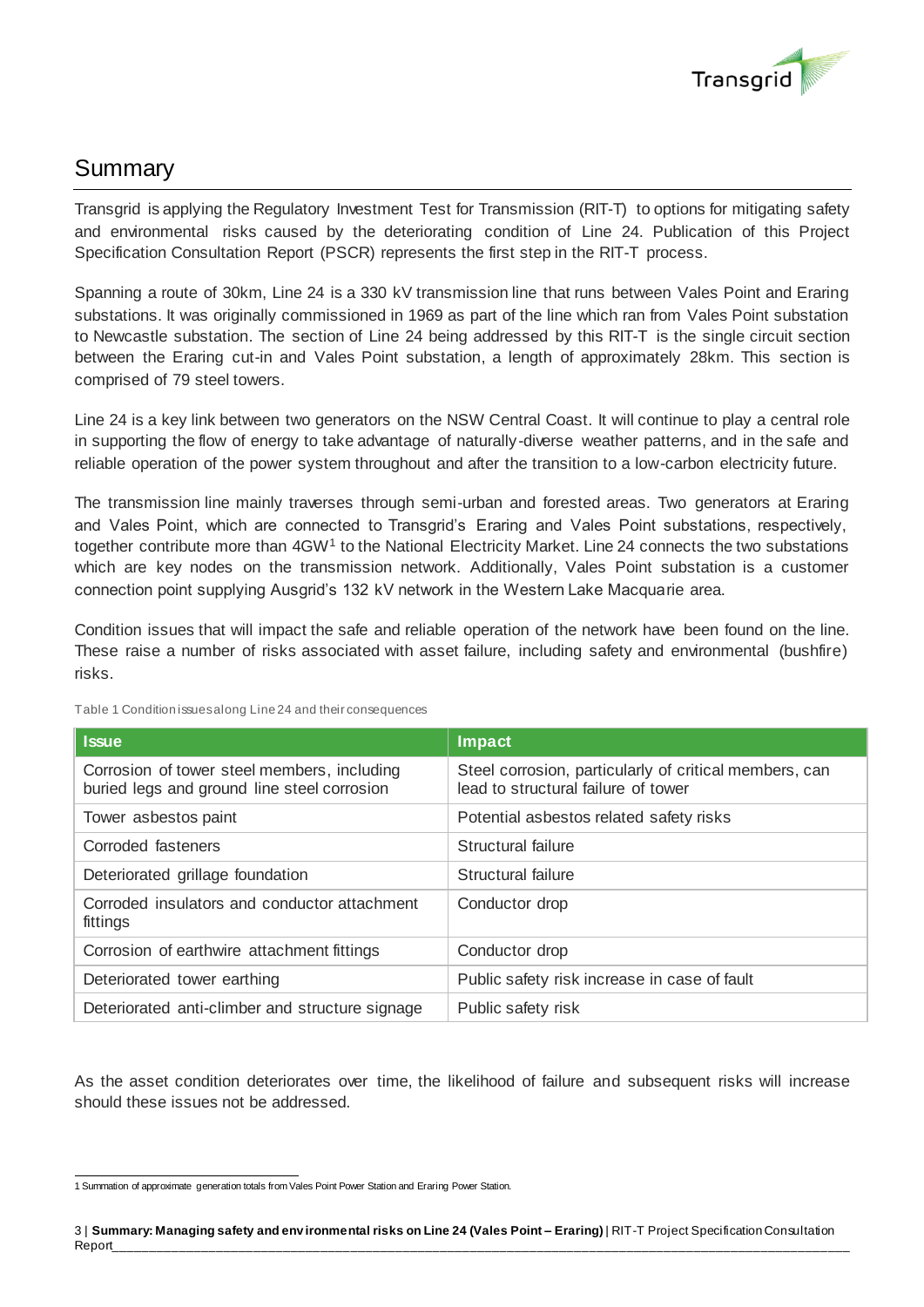

#### **Identified need: managing safety and environmental risks from corrosion on Line 24**

The proposed investment will enable Transgrid to manage safety and environmental risks on Line 24. Options considered under this RIT-T have been assessed relative to a base case. Under the base case, no proactive capital investment is made and the condition of Line 24 will continue to deteriorate.

Further condition deterioration of the affected assets due to corrosion would mean an increase in bushfire and safety risks along Line 24 as the likelihood of failure increases. If left untreated, corrosion of some of the vital components of the steel towers could result in incidents such as conductor drop and tower collapse. Such incidents could have serious safety consequences for nearby residents and members of the public, as well as Transgrid field crew who may be working on or near the assets.

Transgrid manages and mitigates bushfire and safety risk to ensure they are below risk tolerance levels or 'As Low As Reasonably Practicable' ('ALARP'), in accordance with Transgrid's obligations under the New South Wales Electricity Supply (Safety and Network Management) Regulation 2014 and Transgrid's Electricity Network Safety Management System (ENSMS).<sup>2</sup>

The proposed investment will enable Transgrid to continue to manage and operate this part of the network to a safety and risk mitigation level of ALARP. Consequently, it is considered a reliability corrective action under the RIT-T. A reliability corrective action differs from a 'market benefits'-driven RIT-T in that the preferred option is permitted to have negative net economic benefits on account of it being required to meet an externally imposed obligation on the network business.

#### **Credible options considered**

In this PSCR, Transgrid has put forward for consideration credible options that would meet the identified need from a technical, commercial, and project delivery perspective.<sup>3</sup>

These are summarised in the following table.

| <b>Option</b>   | <b>Description</b>                                                                 | <b>Capital costs</b><br>\$m 2021/22\$ | <b>Operating costs</b><br>(\$ per year) | <b>Remarks</b>                                                                                                                                                                                                              |
|-----------------|------------------------------------------------------------------------------------|---------------------------------------|-----------------------------------------|-----------------------------------------------------------------------------------------------------------------------------------------------------------------------------------------------------------------------------|
| <b>Option 1</b> | Line refurbishment                                                                 | $8.9$ (+/- 25%)                       | 10,000                                  | Most economical and preferred<br>option                                                                                                                                                                                     |
| Option 2        | Line dismantling                                                                   | 8.1                                   | $\Omega$                                | Line dismantling is not technically<br>feasible. Dismantling Line 24 will<br>reduce the supply capability from<br>Northern NSW netw ork to the<br>Greater Sydney region, which may<br>lead to reliability of supply issues. |
| Option 3        | New transmission line from<br>Sydney North substation<br>to Sydney East substation | 52.7                                  | Not considered                          | Due to significant costs of this<br>option, a new 330 kV transmission<br>line from Eraring substation to<br>Vales Point substation is not<br>commercially feasible.                                                         |

Table 2 Summary of credible options

 2 Transgrid's ENSMS follows the International Organization for Standardization's ISO31000 risk management framework which requires following hier archy of hazard mitigation approach.

<sup>3</sup> As per clause 5.15.2(a) of the NER.

<sup>4</sup> | **Summary: Managing safety and env ironmental risks on Line 24 (Vales Point – Eraring)** | RIT-T Project Specification Consultation Report\_\_\_\_\_\_\_\_\_\_\_\_\_\_\_\_\_\_\_\_\_\_\_\_\_\_\_\_\_\_\_\_\_\_\_\_\_\_\_\_\_\_\_\_\_\_\_\_\_\_\_\_\_\_\_\_\_\_\_\_\_\_\_\_\_\_\_\_\_\_\_\_\_\_\_\_\_\_\_\_\_\_\_\_\_\_\_\_\_\_\_\_\_\_\_\_\_\_\_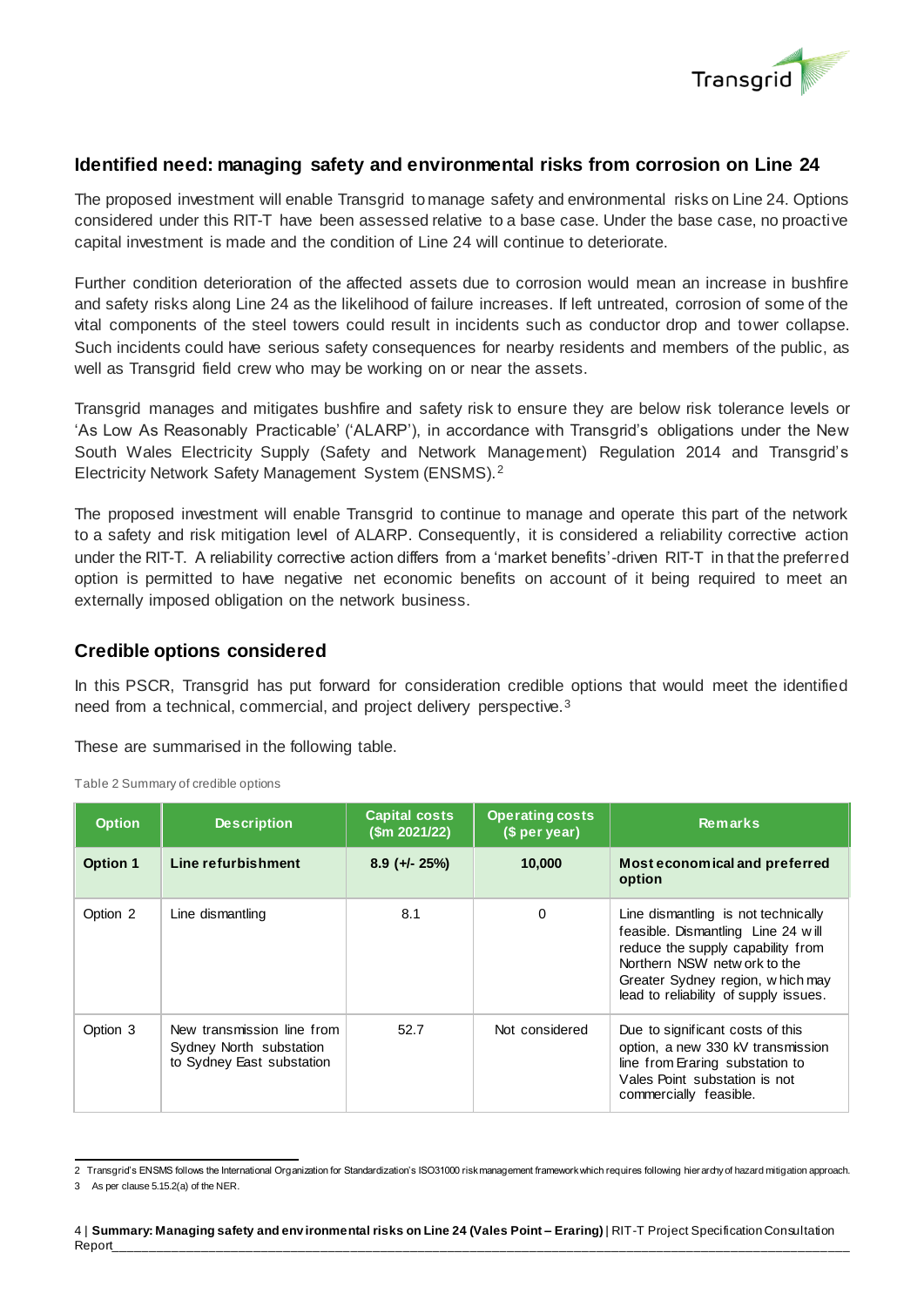

#### **Non-network options are not able to assist in this RIT-T**

Transgrid does not consider non-network options to be commercially and technically feasible to assist with meeting the identified need for this RIT-T, as non-network options will not mitigate the safety and environment risk posed as a result of corrosion-related asset deterioration.

#### **Implementing Option 1 will meet relevant regulatory obligations**

Applying the ALARP principle to manage and mitigate bushfire and safety risks, Transgrid determines that its obligations under the New South Wales Electricity Supply (Safety and Network Management) Regulation 2014 and Transgrid's ENSMS will be met by implementing Option 1 by 2022/23. Under this principle, risks are mitigated unless it is possible to demonstrate that the costs involved in further reducing the risk would be grossly disproportionate to the benefits gained.

#### **Option 1 delivers highest net economic benefits**

All scenarios (except the low benefit scenario) and sensitivities under Option 1 are positive. Figure 1 shows that the costs of mitigating the bushfire and safety risks for Option 1 in all scenarios are less than the benefit of avoiding those risks. The total weighted net economic benefit assessment is positive.



Figure 1 Net economic benefits, present value (\$m 2021/22)

Under the ALARP test a gross disproportionate factor<sup>4</sup> would typically be applied. Applying the factor in this case would only further enhance support for Option 1 as the outcome of the total weighted NPV analysis already demonstrates that the benefits are positive. Transgrid's analysis concluded that the costs are less than the weighted benefits from mitigating bushfire and safety risks. Accordingly, Transgrid has not repeated the assessment with the disproportionality factor multipliers.

5 | **Summary: Managing safety and env ironmental risks on Line 24 (Vales Point – Eraring)** | RIT-T Project Specification Consultation Report\_\_\_\_\_\_\_\_\_\_\_\_\_\_\_\_\_\_\_\_\_\_\_\_\_\_\_\_\_\_\_\_\_\_\_\_\_\_\_\_\_\_\_\_\_\_\_\_\_\_\_\_\_\_\_\_\_\_\_\_\_\_\_\_\_\_\_\_\_\_\_\_\_\_\_\_\_\_\_\_\_\_\_\_\_\_\_\_\_\_\_\_\_\_\_\_\_\_\_

 4 In accordance with the framework for applying the ALARP principle, a disproportionality factor of 6 is typically applied to risk cost figures. The values of the disproportional ity factors applied by Transgrid were determined through a review of practises and legal interpretations across multiple industries, with particular reference to the works of the UK Health and Safety Executive. The methodology used to determine the disproportionality factors is in line with the principles and examples presented in the AER Replacement Planning Guidelines and is consistent with Transgrid's Revised Revenue Proposal 2018/19- 2022/23.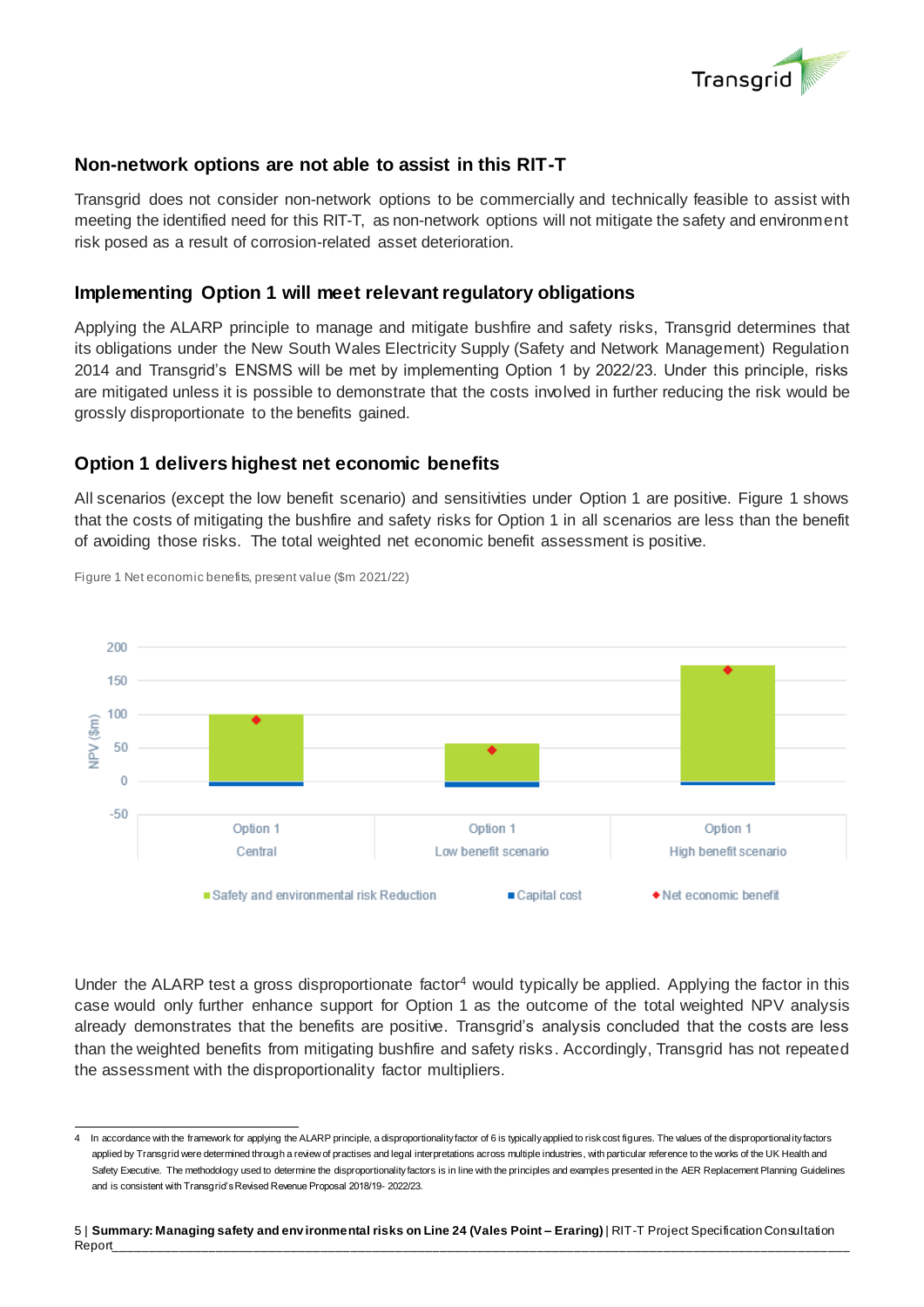

# **Draft conclusion**

The optimal commercially and technically feasible option presented in this PSCR – Option 1 (line refurbishment) – is the preferred option to meet the identified need.

Moving forward with this option is the most prudent and economically efficient solution to manage and mitigate safety and environmental risk to ALARP. Consequently, it will ensure Transgrid's obligations under the New South Wales Electricity Supply (Safety and Network Management) Regulation 2014 and Transgrid's Electricity Network Safety Management System (ENSMS) are met.

The estimated capital expenditure associated with this option is \$8.9 million +/-25 per cent. Routine operating and maintenance costs relating to planned checks by Transgrid field crew are approximately \$10,000 per year – similar to the cost under the base case. Transgrid calculates that the avoided risk cost by undertaking Option 1 is approximately \$8.8 million per year.

This preferred option, Option 1, is found to have positive net benefits under all scenarios investigated and on a weighted basis will deliver \$99.6 million in net economic benefits. Transgrid also conducted sensitivity analysis on the net economic benefit to investigate the robustness of the conclusion to key assumptions. Transgrid's analysis concluded that the costs are less than the weighted benefits from mitigating bushfire and safety risks. Only the low sensitivity results in net negative benefits, however under the ALARP principle Transgrid applies disproportionality factors to mitigate unacceptable risks. If applied, this further supports the justification of Option 1. Accordingly, Transgrid has not repeated the assessment with disproportionality factor multipliers.

The works will be undertaken between 2021/22 and 2022/23. Planning and procurement will conclude in 2021/22, while project delivery and construction will occur in 2022/23.

All works will be completed in accordance with the relevant standards by 2022/23 with minimal modification to the wider transmission assets. Necessary outages of affected line(s) in service will be planned appropriately in order to complete the works with minimal impact on the network.

## **Exemption from preparing a Project Assessment Draft Report**

Subject to additional credible options being identified during the consultation period, publication of a Project Assessment Draft Report (PADR) is not required for this RIT-T as Transgrid considers its investment in relation to the preferred option to be exempt from that part of the process under NER clause  $5.16.4(z1)$ . Production of a PADR is not required due to:

- $\bullet$  the estimated capital cost of the proposed preferred option being less than \$46 million<sup>5</sup>;
- the PSCR states:
	- the proposed preferred option (including reasons for the proposed preferred option)
	- the RIT-T is exempt from producing a PADR
	- the proposed preferred option and any other credible option will not have material market benefits<sup>6</sup> except for voluntary load curtailment and involuntary load shedding

 5 Varied from \$43m to \$46m based on the AER Final Determination: Cost threshold review November 2021.4. Accessed 19 November 2021 [https://w ww.aer.gov.au/netw orks-pipelines/guidelines-schemes-models-review s/cost-thresholds-review](https://www.aer.gov.au/networks-pipelines/guidelines-schemes-models-reviews/cost-thresholds-review-for-the-regulatory-investment-tests-2021) -for-the-regulatory[investment-tests-2021](https://www.aer.gov.au/networks-pipelines/guidelines-schemes-models-reviews/cost-thresholds-review-for-the-regulatory-investment-tests-2021)

<sup>6</sup> As per clause  $5.16.1(c)(6)$ 

<sup>6</sup> | **Summary: Managing safety and env ironmental risks on Line 24 (Vales Point – Eraring)** | RIT-T Project Specification Consultation Report\_\_\_\_\_\_\_\_\_\_\_\_\_\_\_\_\_\_\_\_\_\_\_\_\_\_\_\_\_\_\_\_\_\_\_\_\_\_\_\_\_\_\_\_\_\_\_\_\_\_\_\_\_\_\_\_\_\_\_\_\_\_\_\_\_\_\_\_\_\_\_\_\_\_\_\_\_\_\_\_\_\_\_\_\_\_\_\_\_\_\_\_\_\_\_\_\_\_\_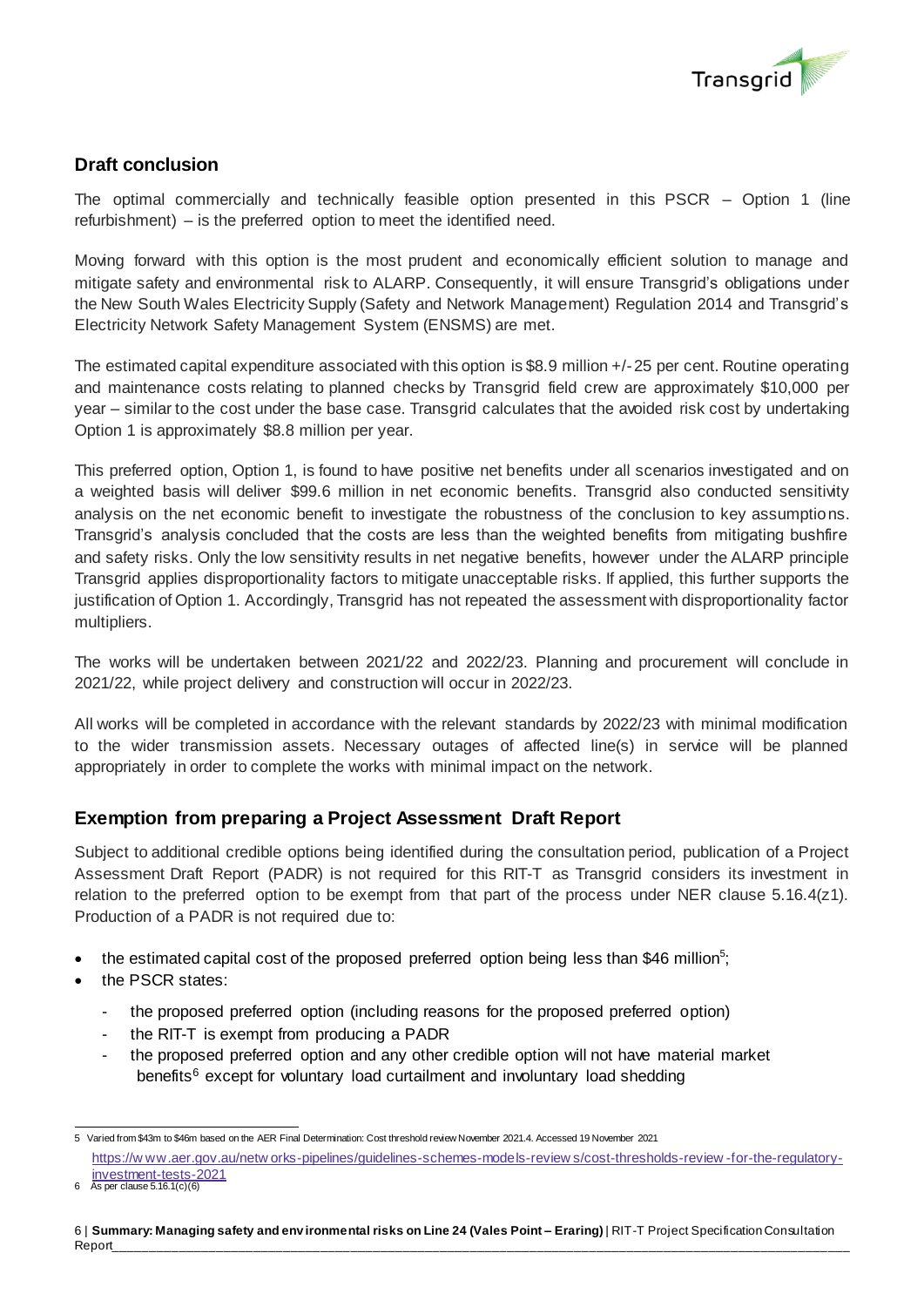

- the RIT-T proponent considers that there were no PSCR submissions identifying additional credible options that could deliver a material market benefit; and
- the PACR must address any issues raised in relation to the proposed preferred option during the PSCR consultation.

## **Submissions and next steps**

The purpose of this PSCR is to set out the reasons Transgrid proposes that action be taken, present the options that address the identified need, outline the technical characteristics that non-network options will need to provide, and allow interested parties to make submissions and provide input to the RIT-T assessment.

Transgrid welcomes written submissions on materials contained in this PSCR. Submissions are particularl y sought on the credible option presented and from potential proponents of non-network options that could meet the technical requirements set out in this PSCR. Submissions are due on 30 March 2022<sup>7</sup>.

Submissions should be emailed to Transgrid's Regulation team via **RIT-TConsultations@transgrid.com.au.<sup>8</sup>** In the subject field, please reference 'Line 24 PSCR'.

At the conclusion of the consultation process, all submissions received will be published on Transgrid's website. If you do not wish for your submission to be made public, please clearly specify this at the time of lodgement.

Should Transgrid consider that no additional credible options were identified during the consultation period, Transgrid intends to produce a Project Assessment Conclusions Report (PACR) that addresses all submissions received including any issues in relation to the proposed preferred option raised during the consultation period.<sup>9</sup> Subject to additional credible options being identified, Transgrid anticipates publication of a PACR in April 2022.

To read the full [Project Specification Consultation Report](https://www.transgrid.com.au/about-us/regulatory-framework/regulatory-investment-test-for-transmission-rit-t) visit Transgrid's website.

 7 Consultation period is for 12 weeks, additional days have been added to cover public holidays

<sup>8</sup> Transgrid is bound by the Privacy Act 1988 (Cth). In making submissions in response to this consultation process, Transgrid will collect and hold your personal information such as your name, email address, employer and phone number for the purpose of receiving and following up on your submissions. If you do not wish for your submission to be made public, please clearly specify this at the time of lodgement. See Privacy Notice within the Disclaimer for more details.

<sup>9</sup> Consultation period is 12 weeks, additional days have been added to cover public holidays.